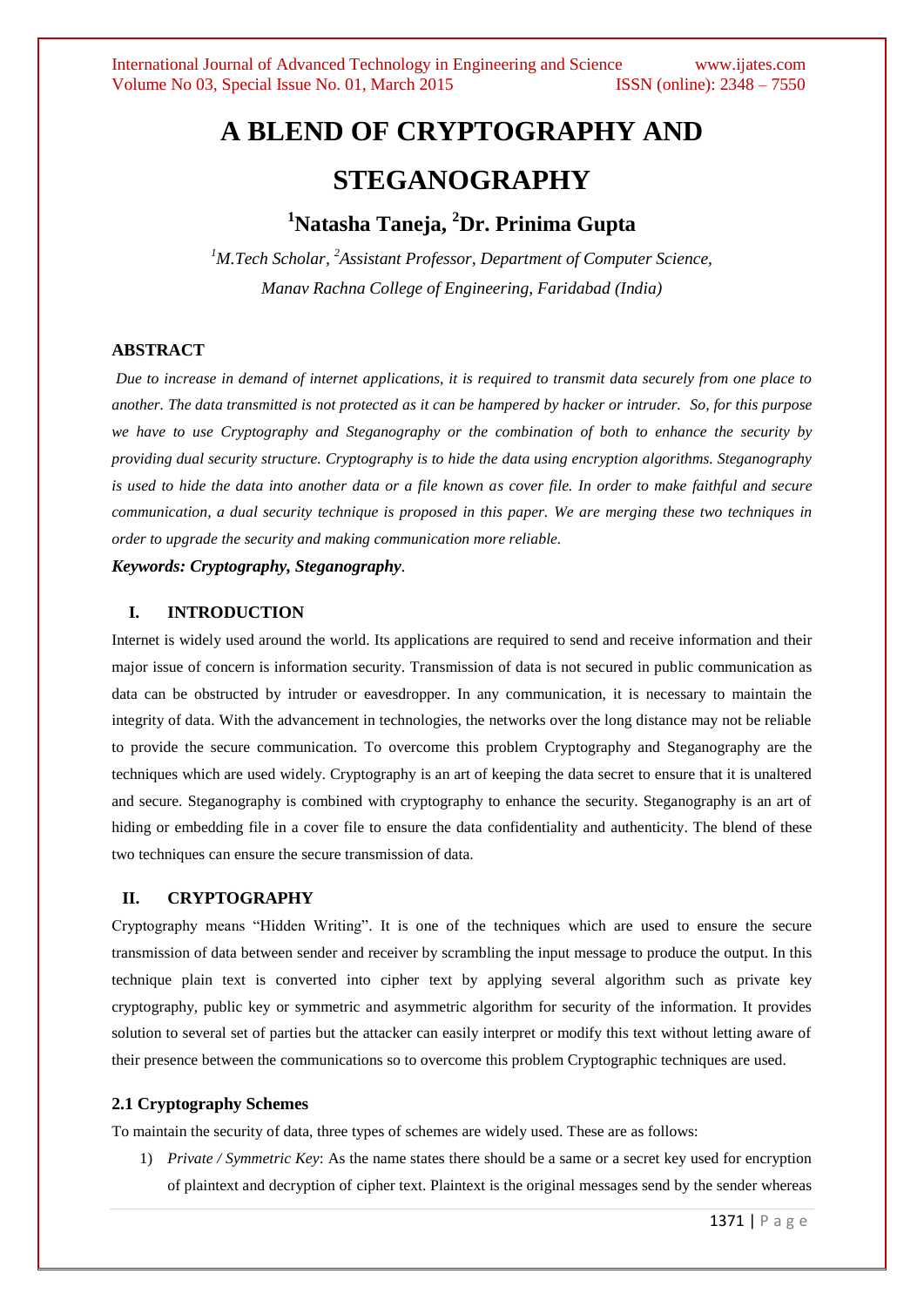Cipher text is the scrambled message which is produced as output at the receiver side. The following diagrams describes two important phases of cryptography: Encryption Phase and Decryption Phase (Figure1.1 and Figure 1.2)







2) *Public / Asymmetric Key*: In this scheme, different keys are used for encryption and decryption phases. To enhance the security two keys are used: Public Key and Private Key. In Encryption phase, the sender uses public key of receiver to encrypt a message and the receiver uses his private key to decrypt the cipher text. In order to provide authentication, private key of the sender is used to encrypt a message and public key of the sender is used to decrypt the message at the receiver's side.



**Fig 1.3: Encryption**



**Fig 1.4: Authentication**

3) *Hash Functio*n: It is also known as message digest. It maps a message of variable length to a fixed length hash value. This fixed - size output is also known as hash code. It is often used to ensure that file is unaltered or not affected by intruder or hacker.



**Fig 1.5: Hash Function**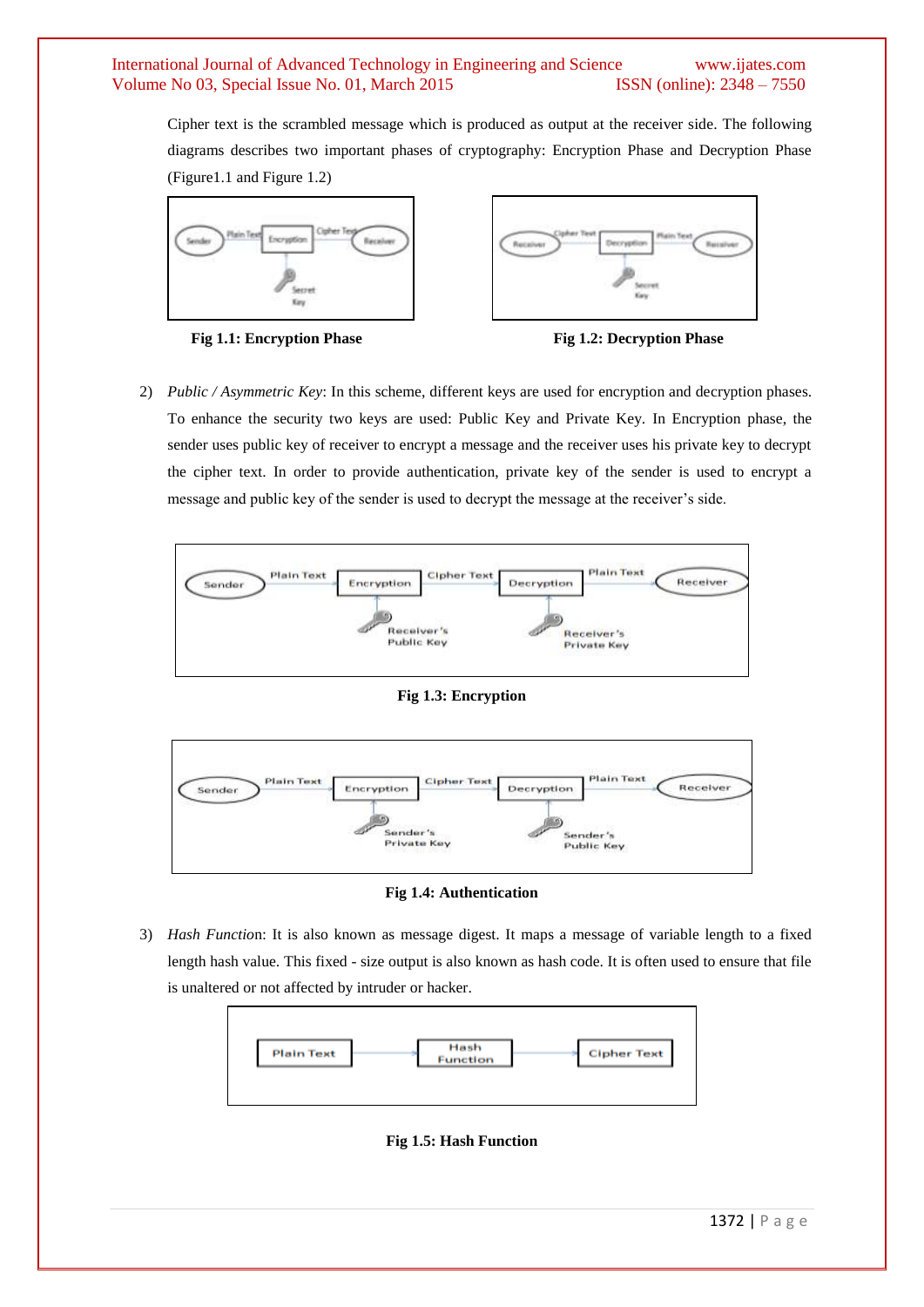One of the most important developments on public key cryptography schemes is Digital Signature. Public key cryptography is being preferred as it is more secure and data integrity is maintained.

**Digital Signature** is one of the important aspects for securing the content. For that Digital Signature is being used as it overcomes all the limitations of the conventional signature. Now days, it is widely used in email, Credit cards for transaction and many more. The two broad techniques of digital signature are: symmetric key cryptosystem and public key cryptosystem. Cryptosystem here refers to encryption technique.

- *Symmetric Key Cryptosystem*: In symmetric key cryptosystem, secret key is being used which is only known to sender, there only one key or a unique key is used between the sender and receiver or in another words between two users. Its limitation is generation, distribution and keeping track is difficult.
- *Public Key Cryptosystem*: In public key cryptosystem, a pairs of keys is used, private key is only known to a sender and public key is known to all the recipients who are interested in communicating with a sender.

To maintain confidentiality of the message, it should be encrypted with sender's public key on which decryption can be performed by sender's private key.



**Fig 1.6: Digital Signature**

## **III. STEGANOGRAPHY**

Steganography is an art of hiding or embedding one file into another. Cryptography is used to scramble the message but does not to hide the encrypted data whereas in Steganography, message remains unaltered but its presence is hidden by embedding it into a cover file.



**Fig 1.7: Steganography**

Fig1.7 describes the following components of Steganography:

- *Cover File***:** Data to be concealed is embedded.
- *Data to hide or embed***:** Data to be hide.
- *Steganography Categories***:** Different categories of Steganography, like text, audio, video etc.
- *Steganography Application***:** Is used to hide data within a cover file.
- *Stego File***:** It contain cover file along with hidden information.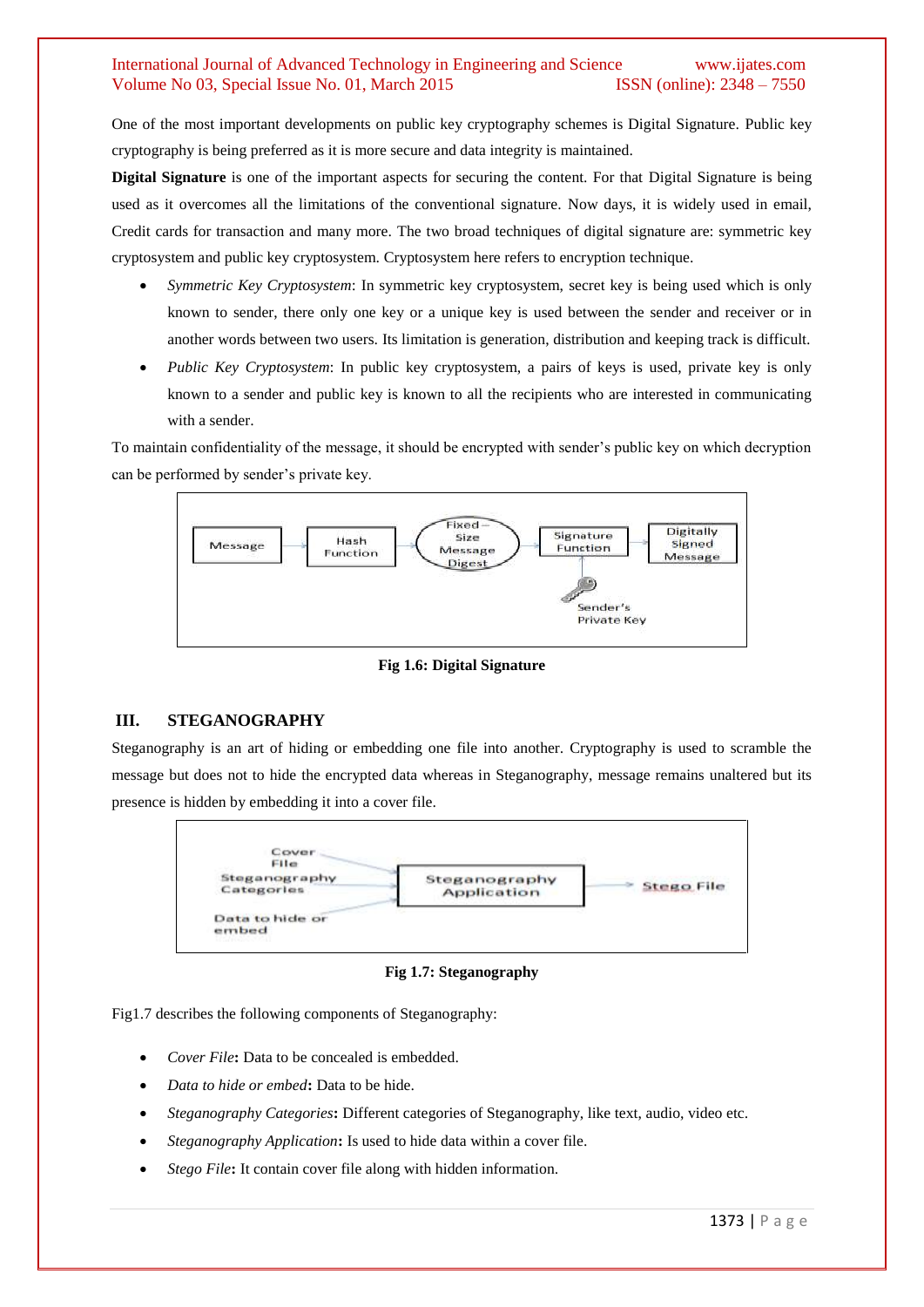## **IV. COMBINATION OF CRYPTOGRAPHY AND STEGANOGRAPHY**

Merging these two security approaches provides more privacy and security. Cryptography changes the format of the data that cannot be access by any third party and Steganography on another hand hides this coded data into a cover file. So that no one can easily decrypt the data and also prevent from intruder or hacker.



**Fig 1.8: Combining Cryptography and Steganography**

In Fig 1.8 Sender sends plaintext or original text, this plain text is converted to digitally signed document using hash function and a certificate which further produces a Digitally Signed document. This Digitally Signed document is converted to Stego file using Audio Steganography. The message is decrypted at receiver's end by converting Stego file to Digitally Signed data then to plain text.

If any of these technologies, Cryptography and Steganography is used individually then may lack some security issues which can be achieved by amalgamation of these two. Table 1.1 Depicts the result of combination of these two and how this helps in raising the security against threats.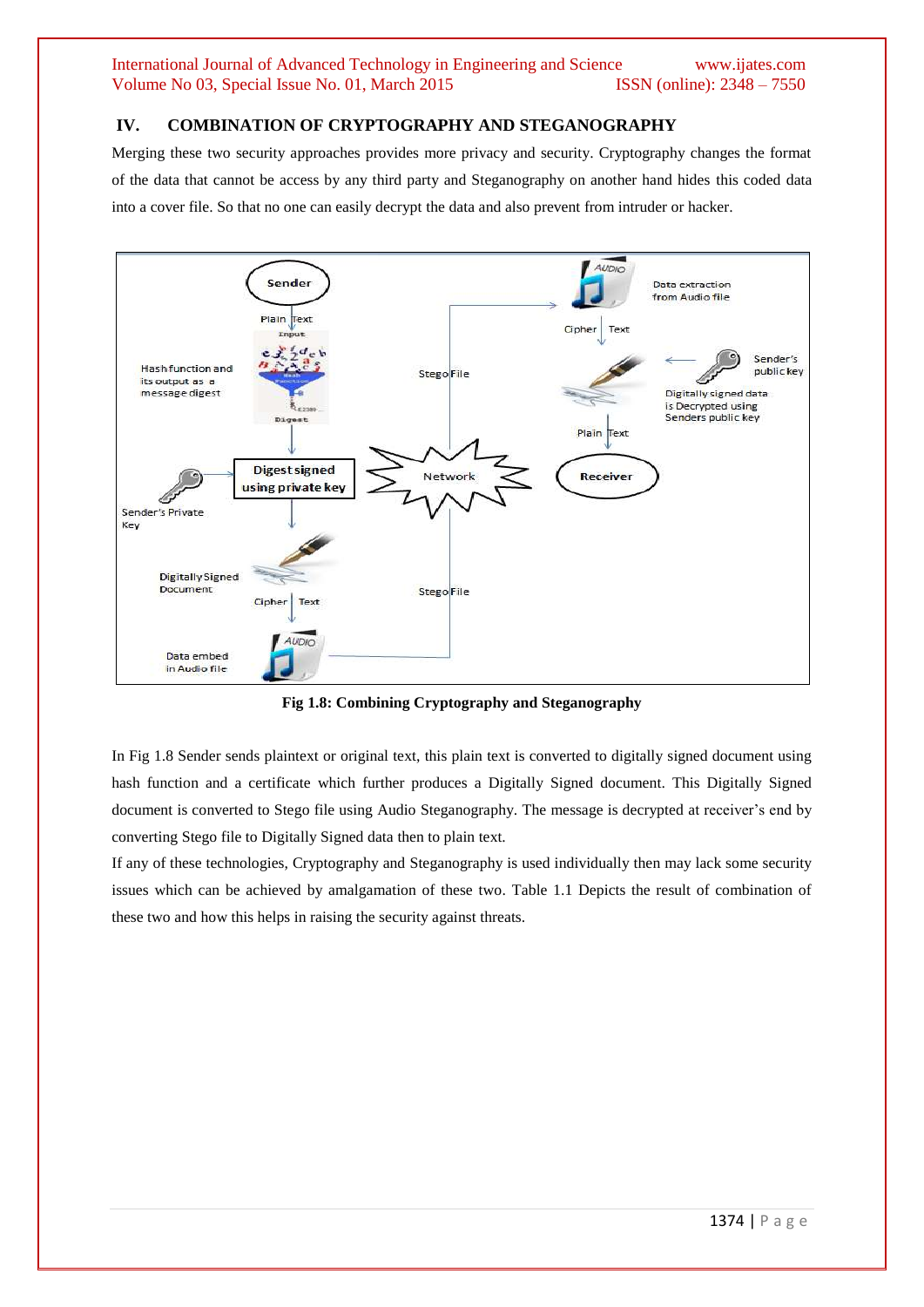## International Journal of Advanced Technology in Engineering and Science www.ijates.com Volume No 03, Special Issue No. 01, March 2015 ISSN (online): 2348 – 7550 Volume No 03, Special Issue No. 01, March 2015

| S.No.            | Cryptography                    | Steganography                        | Combination                        |
|------------------|---------------------------------|--------------------------------------|------------------------------------|
|                  | The<br>is<br>in<br>message      | The<br>message is obscured           | Plain text is transformed to       |
| 1.               | unreadable<br>format<br>as      | within another medium or             | Cipher text then Cipher Text in    |
|                  | transformed to Cipher text.     | Cover file and produces Stego        | transformed to Stego file.         |
|                  |                                 | file.                                |                                    |
|                  | The message can be detected     | The message cannot be detect         | The message is encrypted as well   |
| 2.               | modified<br>easily<br>by<br>and | easily as it is hidden within        | as secured from interceptor.       |
|                  | anyone.                         | another medium.                      |                                    |
|                  | The objective is to prevent     | The objective is to secure the       | To prevent from unauthorized       |
| 3.               | unauthorised access.            | existence of the hidden data         | attack as well as prevents data    |
|                  |                                 | from the interceptor.                | from being read by third party.    |
|                  | discovered<br>be<br>Data can    | Discovery<br>well<br>as<br><b>as</b> | Detection as well as extraction of |
| $\overline{4}$ . | easily but extraction of data   | extraction of data is complex.       | data both are made complex.        |
|                  | is complex.                     |                                      |                                    |
|                  |                                 |                                      |                                    |
|                  | is<br>engineering<br>Reverse    | Exchanged data is analyzed           | Enhancement of security by         |
| 5.               | performed in<br>order<br>to     | and regularly monitored.             | using Reverse engineering as       |
|                  | enhance or duplicate<br>the     |                                      | well as regular monitoring of      |
|                  | security.                       |                                      | data.                              |
|                  |                                 |                                      |                                    |

#### **Table 1.1: Cryptography, Steganography and their combination**

However combining both the techniques provides the enhanced security but either of these techniques cannot provide protection as compare to dual protection provided by their combination. Merging of these two is more beneficial as it increases the confidentiality, prevents from unauthorized attacks and improves data secrecy.

## **V. CONCLUSION**

The advantage of Steganography over Cryptography individually is that identity of messages is hidden from phisher. Whereas the objective of Cryptography is to scramble the message to convert it to unreadable by a third party, the objective of Steganography is to conceal the data from a third party. Therefore, combining both Cryptography and Steganography will be a best choice as it will maximize the security, ensures data integrity and provide more authentication as well as privacy.

## **V1. ACKNOWLEDGMENT**

I take this opportunity to express a deep sense of gratitude and thank Dr. Prinima Gupta, Assistant Professor, Department of Information Technology, Manav Rachna College of Engineering for her cordial support, valuable information and guidance in writing this paper.